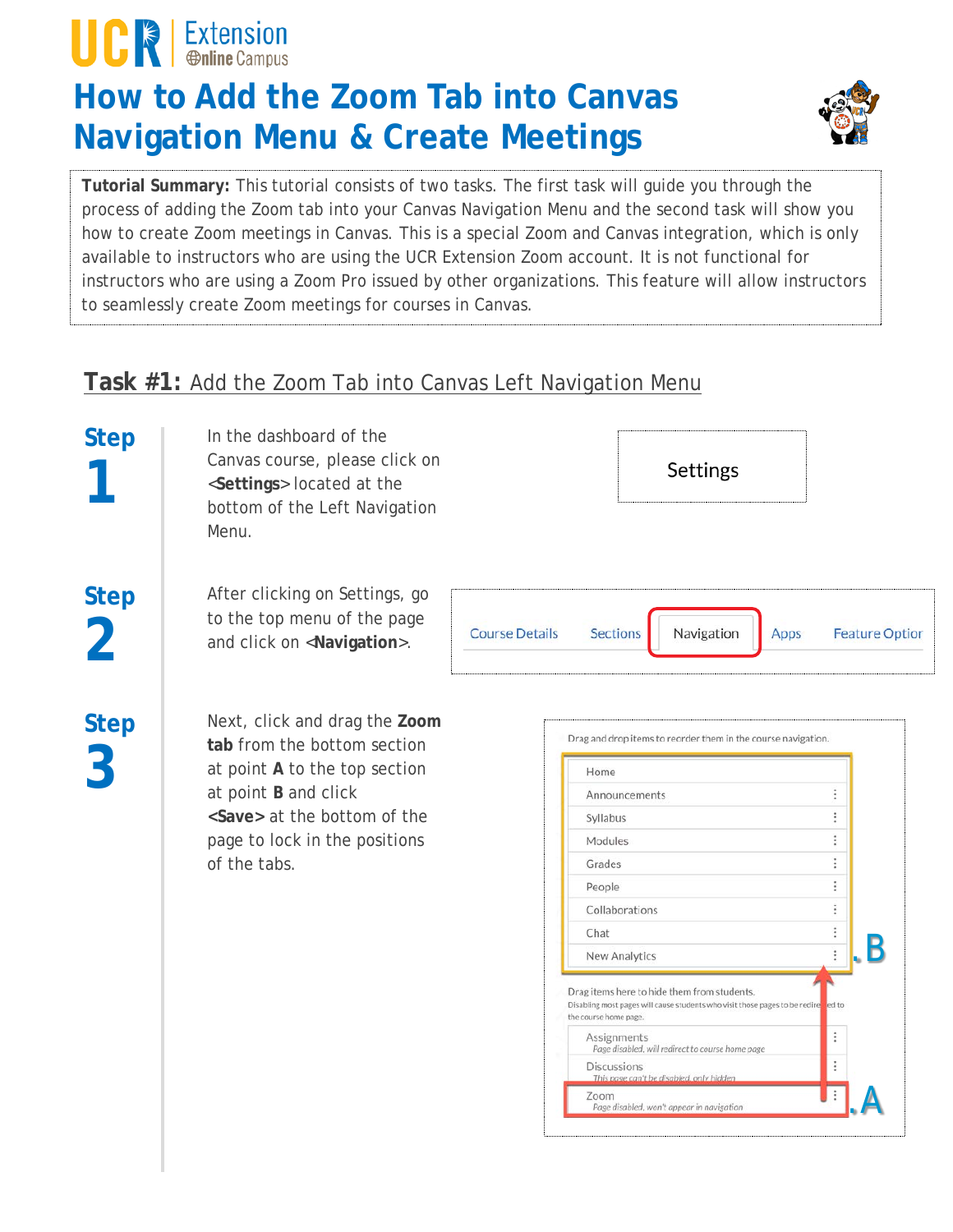## **Step 4**

After clicking save, the **Zoom Tab** will now appear on the Left Navigation Menu of your Canvas dashboard.

| Home                 |
|----------------------|
| Announcements        |
| Syllabus             |
| Modules              |
| Grades               |
| People               |
| Collaborations       |
| Chat                 |
| <b>New Analytics</b> |
| Zoom                 |
|                      |

## **Step 5**

When you click on **Zoom** from the left Navigation Menu for the **first time**, you will be asked to **<Authorize>** the connection between Zoom and Canvas. Click on Authorize.

| <b>UCRX Zoom LTI Pro</b>        |                                                         |  |
|---------------------------------|---------------------------------------------------------|--|
|                                 | UCRX Zoom LTI Pro is requesting access to your account. |  |
| You are authorizing this app as |                                                         |  |
| Your email address is           |                                                         |  |
|                                 | Cancel                                                  |  |
|                                 | Authorize                                               |  |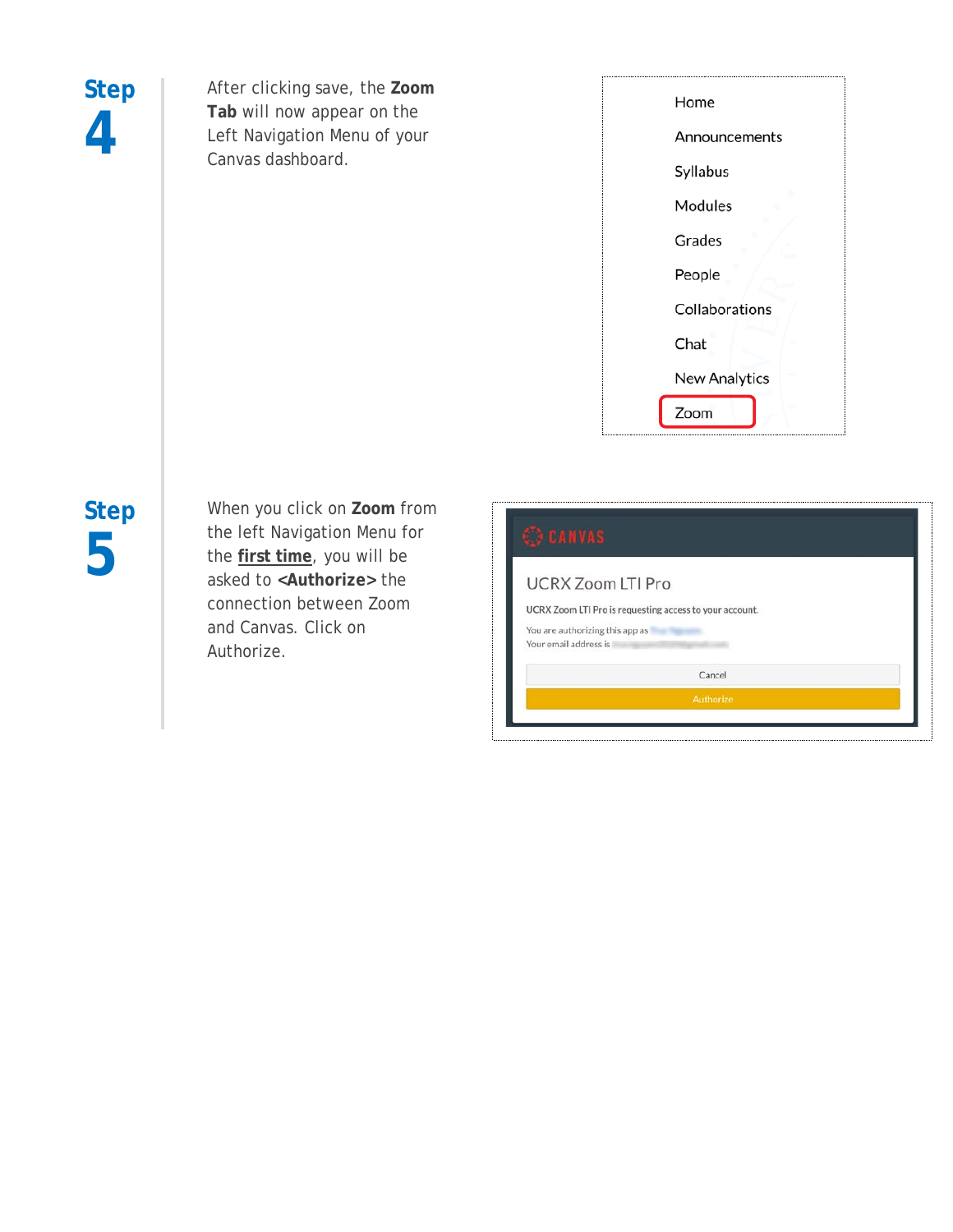#### **Task #2:** Create A Zoom Meeting Inside Canvas

| <b>Step</b>                   | To create a Zoom meeting in<br>Canvas, go to the Left<br>Navigation Menu and Click on<br>$<$ Zoom $>$ .                                                                                                |                          |                              | Zoom                    |   |  |
|-------------------------------|--------------------------------------------------------------------------------------------------------------------------------------------------------------------------------------------------------|--------------------------|------------------------------|-------------------------|---|--|
| <b>Step</b><br>$\overline{2}$ | After clicking on Zoom, you<br>will see the Zoom dashboard<br>for creating meetings. Please<br>click on<br><schedule a="" meeting="" new=""> to<br/>create your meeting for the<br/>course.</schedule> |                          |                              |                         |   |  |
|                               | <b>ZOOM</b><br><b>Schedule a New Meeting</b><br>Your current Time Zone is (GMT-07:00) Pacific Time (US and Canada). $\angle$ All My Zoom Meetings/Recordings                                           |                          |                              |                         |   |  |
|                               | <b>Upcoming Meetings</b>                                                                                                                                                                               | <b>Previous Meetings</b> | <b>Personal Meeting Room</b> | <b>Cloud Recordings</b> | G |  |
|                               |                                                                                                                                                                                                        |                          |                              |                         |   |  |

## **Step 3**

Next, you will be able to schedule your Zoom meeting with the following information:

- **Meeting Topic**
- **Description**
- **When**
- **Duration**
- **Recurring**
- **Password**

**Step 4**

All Zoom meetings that you have created for a particular course will show up in the <**Upcoming Meetings**> section of that course.

**Upcoming Meetings**